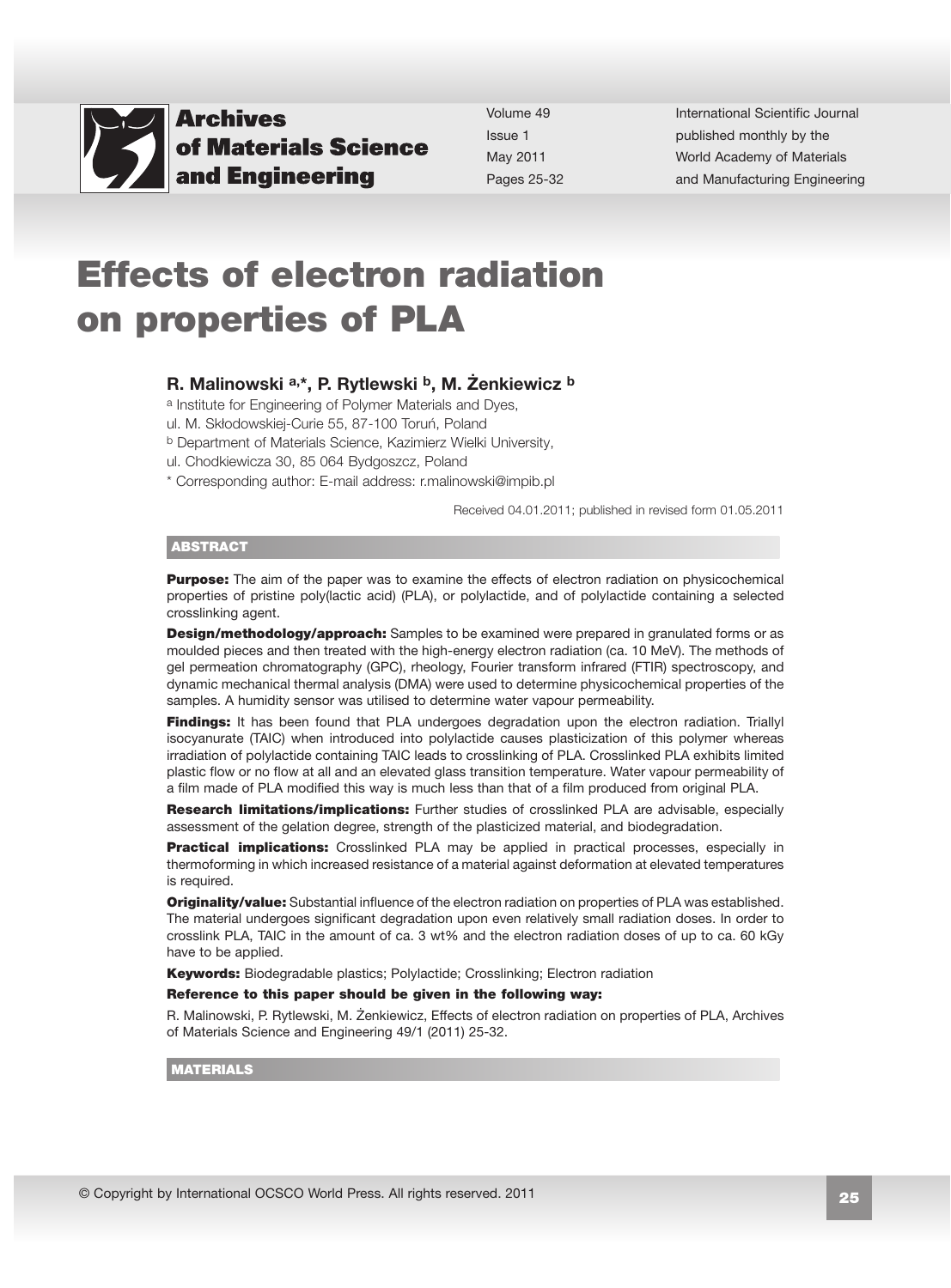# **1. Introduction**  1. Introduction

Nowadays, plastics constitute a rapidly developing area of global economy, which is indicated by its growing production equal to ca. 230 mln tones in 2009 [1]. The kind of plastics that have recently become very important at global markets are biodegradable polymers. Considerable progress in technology as well as development of new methods for manufacture of these polymers, the most of which may be processed with commonly used machines, installations, and techniques (extrusion moulding, injection moulding, blow moulding, and thermoforming), significantly contributed to increasing application of the biodegradable polymers. These plastics are being used not only in medicine and tissue engineering but also in manufacturing of everyday items, e.g., packaging for food products. At the same time, better and better availability, lower prices, and beneficial properties of these polymers have initiated in many scientific research institutions a number of studies on syntheses of novel biodegradable materials, which in turn may contribute to further lowering of both product prices and costs associated with environmental protection.

Polylactide, or poly(lactic acid) (PLA), is one of important biodegradable polymers, which may become a significant polymer of the  $21<sup>st</sup>$  century [2-8]. It is the most easily available biodegradable polymer produced from renewable resources. Beside many advantages, such as biodegradability, biocompatibility, low energy consumption, and easiness of processing, PLA exhibits also some disadvantages, like mostly brittleness and low tensile strength in the plasticized state. These features limit the scope of applications and possibilities to process this plastic, including thermoforming. Nevertheless, they strongly stimulate development of the methods aiming at improvement of functional qualities of PLA.

PLA (Fig. 1) may exhibit various physicochemical properties that essentially result from the chemical structure of this polymer.



Fig. 1. Structural formula of PLA

The PLA chemical structure significantly depends on the way the technological process (Fig. 2) of polymerisation of a monomer, i.e., lactide (LA), was performed. As a result, different forms of PLA may be obtained. These are as follows:

- $L(+)PLA$ , where each monomeric unit of a PLA macromolecule shows a specific rotation L;
- x D(–)PLA, where each monomeric unit of a PLA macromolecule shows a specific rotation D;
- L,D PLA, where monomeric units of a PLA macromolecule show both specific rotations (either L or D).

The forms  $L(+)PLA$  and  $D(-)PLA$  exhibit high tensile strength ( $\sigma_{\rm M}$  = 60-70 MPa), low tensile strain at break ( $\varepsilon_{\rm B} \approx 3\%$ ), similar glass transition temperatures ( $T_g \approx 65^{\circ}$ C) and melting points ( $T_m = 160-180$ °C), as well as relatively high crystallinity  $(X \le 60\%)$  and density ( $d = 1.2 - 1.3$  g/cm<sup>3</sup>) [4,9].

Physicochemical properties of the L,D PLA form firstly depend on the ratio of the number of monomeric units of the specific rotation L to the number of monomeric units of the specific rotation D. PLA, in which macromolecules are composed of equal numbers of such monomeric units, i.e., racemic PLA, is of inferior mechanical properties, lower  $T_g$  (57°C), and it undergoes degradation more quickly as compared to L(+)PLA or D(–)PLA; it is also amorphous. As the racemisation degree increases, i.e., the numbers of the monomeric units L and D become more and more even, the properties of PLA vary significantly [10,11]. That is why the PLA materials are often specified by the contributions of the units L or D. There exist also so-called stereocomplexes of PLA, i.e., blends of L(–)PLA and D(+)PLA. They exhibit higher values of  $T_m$  (230°C) but are not easy to obtain and are more expensive than the remaining forms of PLA.



Fig. 2. Scheme of a technological process for manufacture of PLA

Several forms of PLA, designed for various applications, are being manufactured. These forms differ in the fractions of the monomeric units L and D, degree of branching, and average molecular weight. In 1987, the Cargill Corporation (USA), followed some time later by Japanese companies, initiated a project aiming at the development of a technology of manufacturing PLA on a large scale. Now, NatureWorks LLC [12] produces various forms of PLA labelled with a trademark NatureWorks®, e.g., 1000D for lamination, 2000D for extrusion moulding of a thermoformed film, 3000D for injection moulding, 4000D to manufacture a biaxially oriented film, and 6000D to manufacture PLA fibres [12].

Mechanical, thermal, and processing properties of PLA may be modified by making composites or nanocomposites containing some additives, like fillers, nucleants, nanocompounds, or fibres, for which PLA constitutes a matrix. Also, PLA may be blended with other biodegradable polymers of various beneficial properties or be subjected to grafting or copolymerisation in order to improve its properties [13-22].

However, scientific papers or technological reports on radiational modification of properties of biodegradable polymers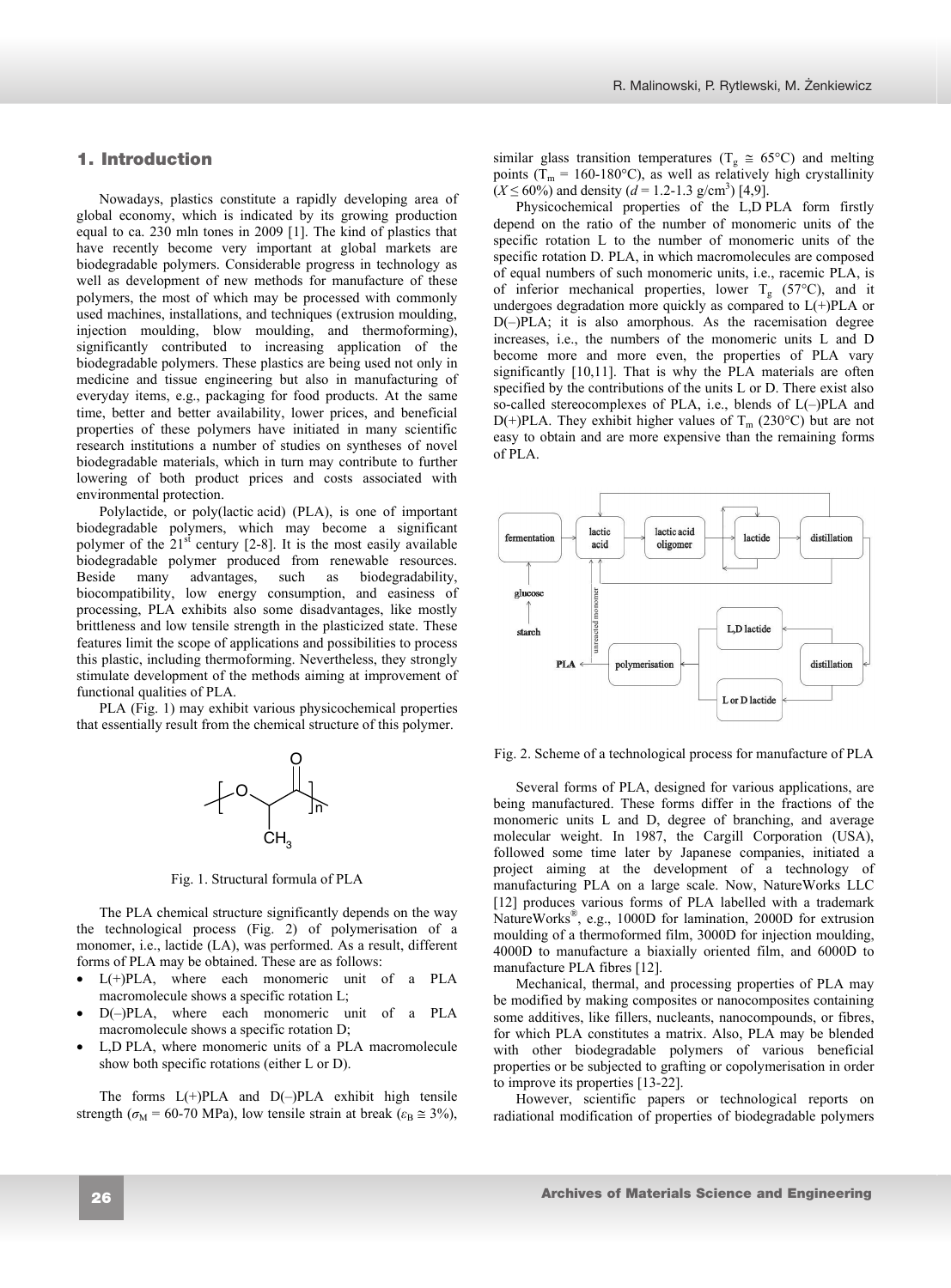are scarce. Few available publications on various methods for the radiation treatment of PLA do not fully explain the process involved. This treatment is most often being performed while using  $\gamma$  radiation or electron radiation [23-25].

The purpose of the present work was to examine the influence of the electron radiation on properties of pristine PLA and of PLA containing various amounts of TAIC. The work included (i) preparation of samples, (ii) irradiation of samples, (iii) assessment of average molecular weight of PLA irradiated with different doses, (iv) rheological measurements, (v) determination of melt flow index (MFI), (vi) FTIR spectra acquisition, (vii) DMA tests, and (viii) water vapour permeability measurements.

# **2. Experimental**  2. Experimental

## **2.1. Materials**  2.1. Materials

The following materials were used in this work:

- Polylactide (PLA), type 2002D (NatureWorks®, USA), characterized by the melt flow index (MFI) equal to 2.7 g/10 min (2.16 kg, 190°C), density  $d = 1.24$  g/cm<sup>3</sup>, average molecular weight of ca. 155 500 Da, and content of monomeric units D and L equal to 3.5 and 96.5%, respectively. Its structural formula is shown in Fig. 1.
- x Triallyl isocyanurate (TAIC) (Sigma-Aldrich GmbH, Germany), utilised in a liquid state. Its structural formula is shown in Fig. 3.



Fig. 3. Structural formula of TAIC

## **2.2. Sample preparation**  2.2. Sample preparation

Granulated samples were obtained using a single-screw extruder, type PlastiCorder PLV 151 (Brabender, Germany), with a screw diameter of 19.5 mm, the length/diameter ratio of 25, and the volume of a plasticizing channel reduced in proportion of 3:1. The device was also equipped with a two-opening die, belt conveyor together with a system of eight cooling fans, granulator, volumetric feeder, and dropper. The zone beneath the hopper was cooled by air blowing. The temperatures of barrel heating zones I, II, and III and of the die of the extruder were set to 180, 190, 190, and  $190^{\circ}$ C, respectively. The screw rotational speed was constant (100 rpm). The crosslinking agent was dropped into zone I with a rate resulting in the concentrations of 1, 3, or 5% with respect to PLA. Symbols of all the prepared granulated samples are summarized in Table 1.

| Table 1.                               |  |
|----------------------------------------|--|
| Symbols of prepared granulated samples |  |

|                | Radiation dose [kGy] |       |                |                 |     |       |
|----------------|----------------------|-------|----------------|-----------------|-----|-------|
| Composition    |                      | 10    | 20             | 40              | 60  | 90    |
| PL A           | P0                   | P1    | P <sub>2</sub> | P4              | Р6  | P9    |
| PLA/TAIC, 99/1 | 1T <sub>0</sub>      | 1 T 1 | 1T2            | 1 T 4           | 1T6 | 1 T 9 |
| PLA/TAIC, 97/3 | 3T <sub>0</sub>      | 3T1   | 3T2            | 3T <sub>4</sub> | 3T6 | 3T9   |
| PLA/TAIC, 95/5 | 5T <sub>0</sub>      | 5T1   | 5T2            | 5T4             | 5T6 | 5T9   |

Using a laboratory injection moulding press type Plus 35 (Battenfeld GmbH, Germany) and the prepared granulated materials, normalized samples were produced in the forms of dumbbells and bars, according to a proper standard [26]. The moulded pieces were designated with the same symbols as those for the granulated materials.

Sample irradiation was carried out with the use of a linear accelerator type LAE 13/9 (Fig. 4), located at the Institute of Nuclear Chemistry and Technology in Warsaw, Poland.



Fig. 4. Electron linear accelerator (on the left: an electron gun and accelerating system; on the right: output window of the accelerator chamber and belt conveyor)

The samples were irradiated with the doses of 10, 20, 40, 60, or 90 kGy. The maximum individual dose was 40 kGy. It was limited by an increase in temperature of the irradiated material, equal to ca.  $4\text{-}7\degree C$  for an individual dose of 10 kGy. Large individual doses cause intensive heating of the material; thus, some additional structural changes may occur. Therefore, several samples were irradiated two or three times, as specified in Table 2.

|  |  |  |  | Doses used for sample irradiation |
|--|--|--|--|-----------------------------------|
|--|--|--|--|-----------------------------------|

| Total absorbed dose [kGy] | Multiplicity of irradiating dose   |
|---------------------------|------------------------------------|
| 10                        | $1\times10$ kGy                    |
| 20                        | $1\times20$ kGy                    |
| 40                        | $1\times40$ kGy                    |
| 60                        | $1\times20$ kGy + $1\times40$ kGy  |
| 90                        | $1\times10$ kGy + 2 $\times40$ kGy |

During the irradiation procedure, all the granulated samples and moulded pieces were placed in aluminium containers in single layers of the thickness of up to 2 mm. The containers were put on the belt conveyor moving at the speed of 0.3-1.2 m/min. The actual speed was related to the radiation dose absorbed by a polymer material being modified.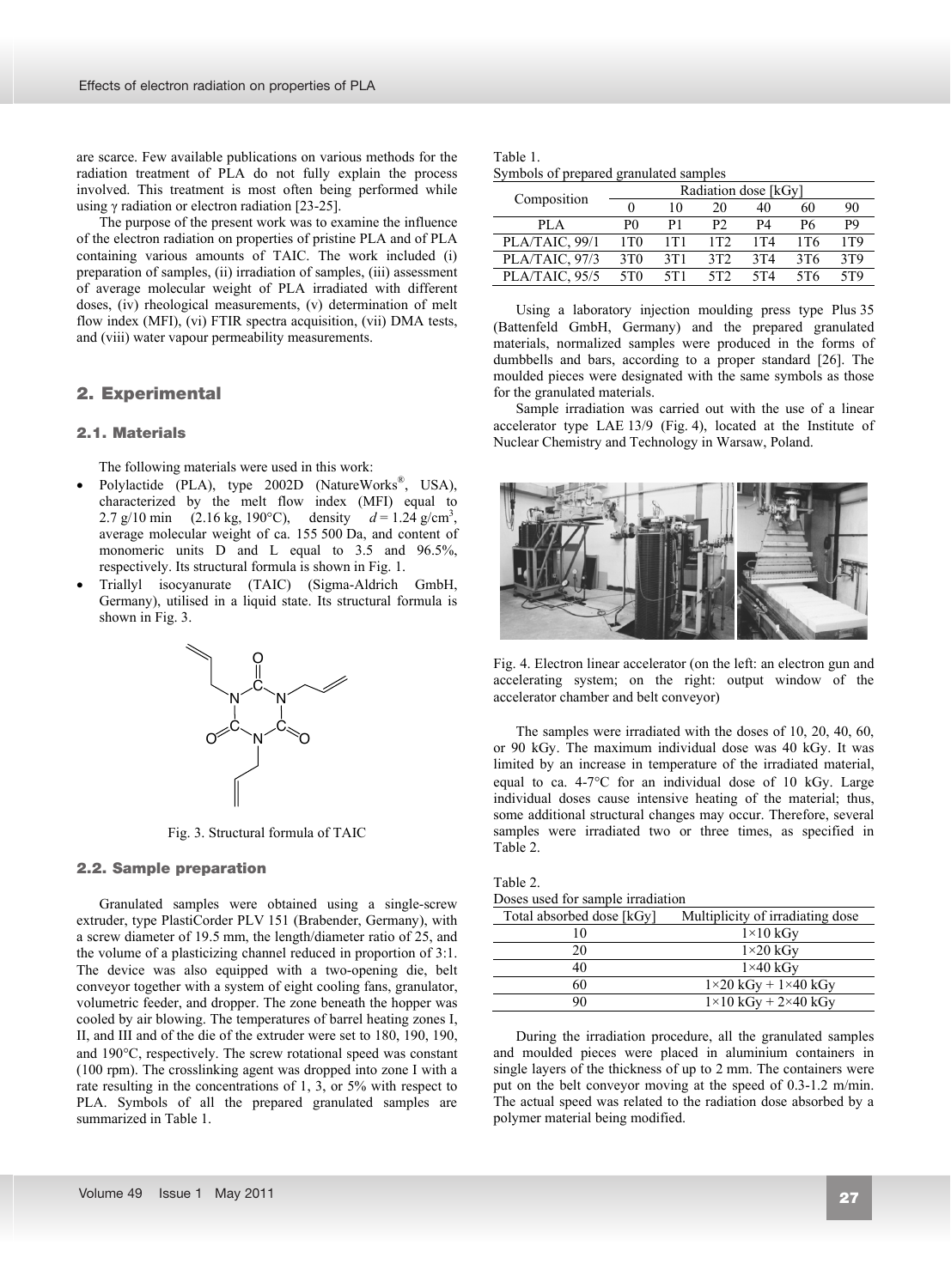## **2.3. Methodology of research**  2.3. Methodology of research

The assessment of average molecular weight was made by the method of the gel permeation chromatography (GPC), using a LabAlliance gel chromatograph and Jordi Gel DVB Mixed Bed chromatography column  $(10\times250 \text{ mm})$ . A refractive detector of the detection temperature of  $35^{\circ}$ C and chloroform as the eluent were utilised. The chromatograph was calibrated using polystyrene as a reference material. Filtrates obtained due to dissolution of granulated samples in chloroform within 48 h were examined.

Rheological tests were performed with the use of a Haake Rotovisco RT20 rotational rheometer operating in an oscillation mode and utilising a plate/plate measuring system. The measurements were carried out at  $165^{\circ}$ C over the frequency range of 0.01-40 Hz. The examined samples in the form of moulded pieces were prepared by hot pressing of a granulated material, using a hydraulic press. During the rheological tests, changes in both viscosity  $(\eta)$  and modulus of elasticity  $(G')$  were recorded.

Determination of the melt flow index (MFI) was carried out according to a relevant standard [27] with a capillary plastometer type LMI 4003 (Dynisco, Germany). The measurements were made at  $190^{\circ}$ C under the piston loading of 2.16 kg.

Examinations of an upper layer of the moulded pieces were performed by the FTIR spectroscopy, using a Nicolet iS10 instrument (Thermo Scientific, USA). The technique of attenuated total reflectance (ATR) was applied over the wavenumber range of 4000-400  $\text{cm}^{-1}$ . Averages of 16 spectra (scans) were accepted as final results.

The DMA tests were executed by a dynamic thermomechanical analyzer type Q800 (TA Instruments, USA). Onepoint bending of a 15 µm amplitude and 1 Hz frequency was applied over the temperature range of  $25{\text -}200^{\circ}\text{C}$  at the heating ramp of 3°C/min [28,29].

The assessment of water vapour permeability was carried out according to a proper standard [30], with the use of an L80-5000 instrument (PBI-Dansensor, Denmark). The tests were performed by using a humidity sensor, at a constant temperature of  $38^{\circ}$ C and relative humidity of 90%. Samples in the form of a circular film fragment with a 50 mm radius and ca.  $100 \mu m$  thickness were utilised. The samples were conditioned prior to the tests by being held at  $23\pm1^{\circ}$ C for 24 h and at a relative humidity of  $50\pm5\%$ .

# **3. Results** 3. Results

## **3.1. Average molecular weight**  3.1. Average molecular weight

The GPC results revealed a significant influence of the electron radiation on samples P (pristine PLA). As found, the number-average molecular weight (*M*n) and weight-average molecular weight  $(M_w)$  clearly decrease upon the radiation (Table 3). The number-average molecular weight of PLA diminishes upon the maximum dose (90 kGy) by ca. 74% and the weight-average molecular weight, by ca. 57%. The polydispersion degree  $(PD = M_w/M_n)$  does not essentially vary, except a substantial increase upon the maximum dose, indicating a larger dispersion of PLA macromolecule sizes. The electron radiation causes cracking of chemical bonds in the PLA macromolecules, due to which various radicals appear (Fig. 5). Thus, degradation of PLA occurs upon the radiation.

Table 3.

Average molecular weights  $(M_N \text{ and } M_W)$  and polydispersion degrees (*PD*) for individual P samples

| Sample         | $M_{n}$ [Da] | $M_{\rm w}$ [Da] | РD   |
|----------------|--------------|------------------|------|
| P0             | 155500       | 360600           | 2.32 |
| P1             | 114300       | 262900           | 2.30 |
| P <sub>2</sub> | 85700        | 198100           | 2.31 |
| P4             | 61300        | 168900           | 2.76 |
| P6             | 49700        | 136500           | 2.75 |
| P9             | 40700        | 155800           | 3.83 |

The radical (a) forms due to dehydrogenation occurring at a secondary carbon atom in a PLA macromolecule. The radicals (b) and (c) occur as a result of cracking of a C–C bond present in a monomeric unit of PLA. Formation of the radicals (d) and (e) is less probable because they can occur after cracking of a C–O bond present in the main chain of a PLA macromolecule. Radicals of the (a) type are the most stable and most prevalent among the radicals forming in PLA upon ionising radiation [31-33].



Fig. 5. Structural formulae of various radicals formed in PLA upon electron radiation (see text)

The discussed structures may then (i) undergo mutual recombination, (ii) undergo recombination with a low molecular weight radical, (c) cause transfer of a radical from a polymeric chain to a molecule of initiator, monomer, or solvent, (d) undergo disproportionation or exchange. Thus, the electron radiation may initiate formation of new chemical compounds, including oligomers and polymers of physicochemical properties differing from those of PLA. The GPC results indicate that oligomeric derivatives of lactic acid form most probably.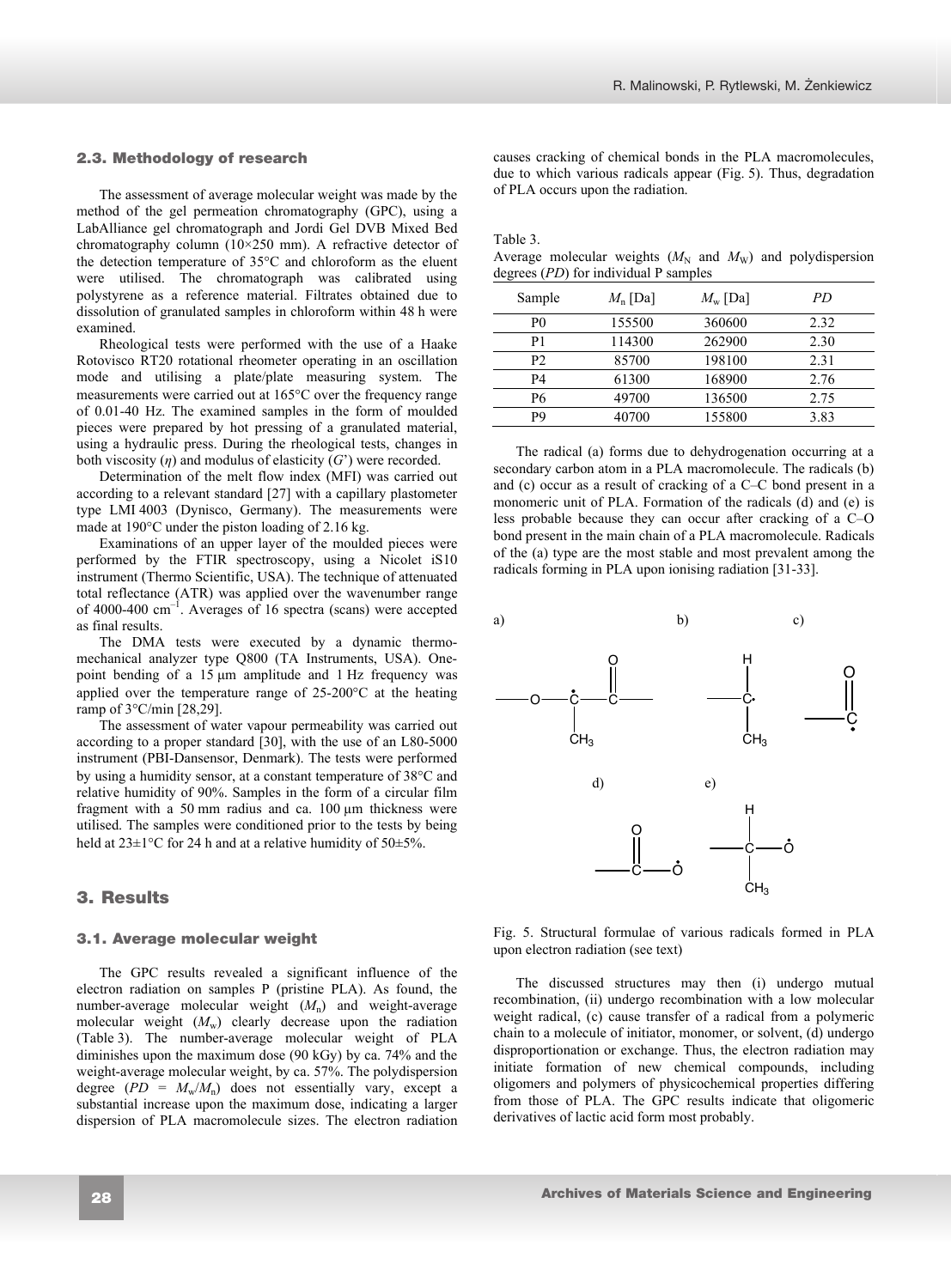## **3.2. Rheology**  3.2. Rheology

The rheological tests confirm that PLA degradation occurs upon the electron radiation (Figs. 6 and 7). The test results are shown in the form of surface diagrams, obtained with the use of a computer program STATISTICA 8. Fig. 6 shows that PLA viscosity significantly decreases as the radiation dose increases. This quantity diminishes also when the oscillation frequency of the rheometer rises, which is associated with the growth of both shearing forces and temperature. As follows from the figure, major changes in the viscosity occur already at small doses (10 or 20 kGy) and low frequencies (up to 10 Hz). This indicates a substantial susceptibility of the examined material to degradation upon the electron radiation and shearing forces.



Fig. 6. Viscosity (*n*) of individual P samples vs. rheometer oscillation frequency (*Ȟ*)



Fig. 7. Modulus of elasticity (*G*') of individual P samples in plasticized state vs. rheometer oscillation frequency (*Ȟ*)

Strong degrading effect of the electron radiation on PLA is also reflected in Fig. 7 that shows changes in modulus of elasticity (*G*') of PLA in plasticized state.

It follows from Fig. 7 that the modulus of elasticity  $(G')$ decreases as the radiation dose increases, the changes being larger at higher frequencies. This suggests worsening of elastic properties of PLA modified by irradiation. However, the modulus increases with the rising oscillation frequency, especially for the non-modified sample or samples irradiated with doses up to 20 kGy. For doses above 20 kGy, changes in the modulus are relatively small, which may result from substantial degradation of PLA and major variations in viscosity of individual samples do not occur any more.

Significant degradation of PLA upon the electron radiation has been confirmed by our other studies, including, e.g., melt flow index measurements, static tensile strength tests, and impact strength tests [34,35].

The investigation results show that PLA deteriorates upon the electron radiation, mainly because macromolecules become shorter, the molecular weight decreases, and mechanical properties worsen. In order to limit the degradation of PLA and improve some properties of it, introduction of additional components into this polymer is necessary. TAIC (Fig. 8) is one of such possible additives. It is a multifunctional, low molecular weight compound containing three allyl groups in a molecule. These groups  $(-CH<sub>2</sub>-CH=CH<sub>2</sub>)$  decompose into pairs of free radicals (Fig. 8), when the compound absorbs energy quanta of the electron radiation. One of these radicals may recombine with a hydrogen atom detached from PLA whereas the other, with the radical created at the secondary carbon atom of a PLA macromolecule. This way, a cross-linkage between PLA chains is formed through a TAIC molecule. As a result, two or three allyl groups of TAIC combine with two or three macromolecules of PLA [36].



Fig. 8. Possible sites of radical formation in a TAIC molecule

The combined effect of the electron radiation and TAIC may cause crosslinking of PLA, the result of which should depend on the applied radiation dose and used amount of the crosslinking agent, i.e., amount of TAIC.

## **3.3. Melt flow index**  3.3. Melt flow index

Results of the MFI measurements are presented in Figs. 9 and 10. It follows from Fig. 9 that PLA undergoes degradation upon the electron radiation. As the radiation dose rises, MFI of P samples strongly increases, e.g., by 440% for sample P1 and by 6733% for sample P9, with respect to sample P0.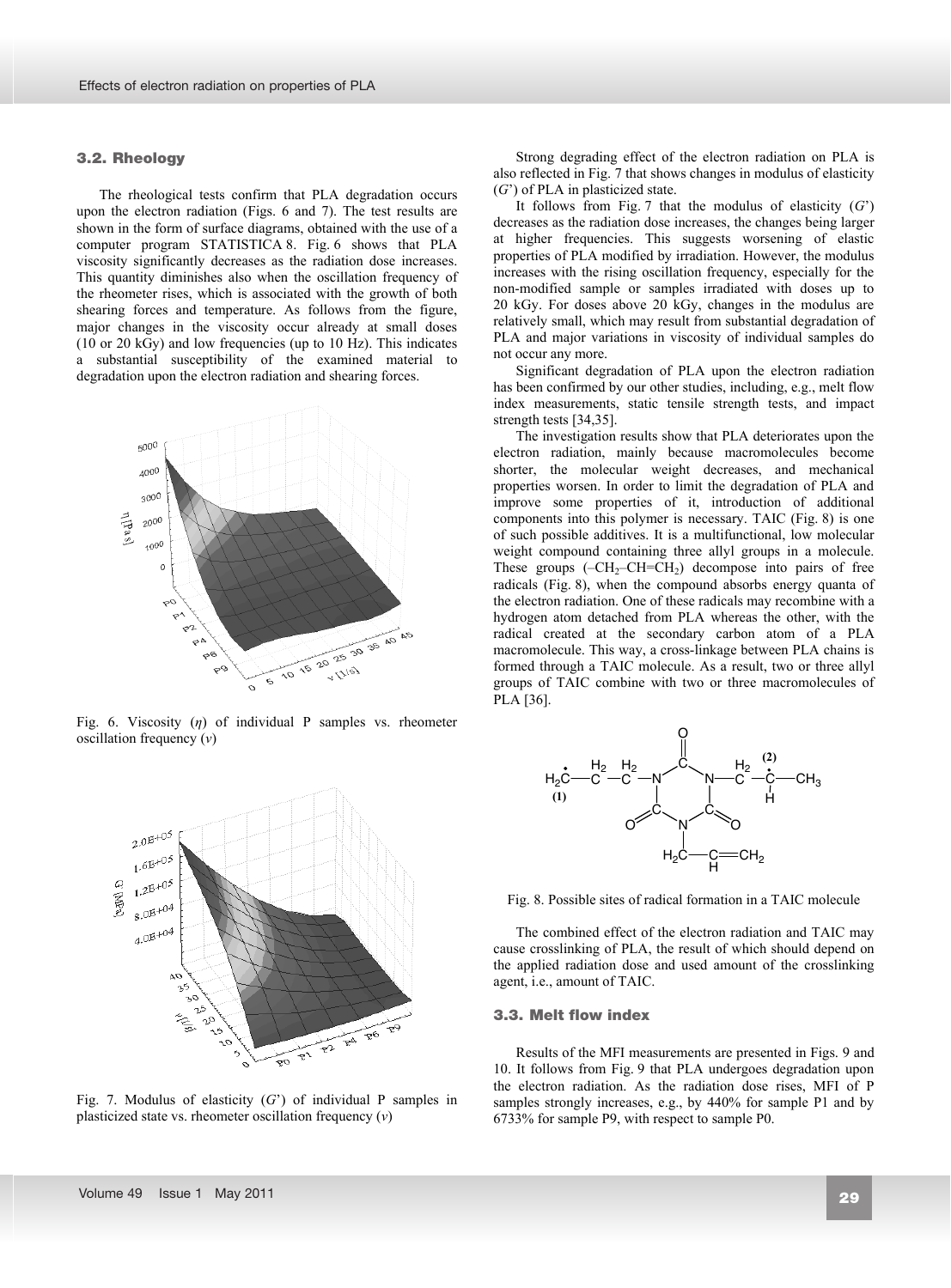

Fig. 9. Melt flow index for individual P samples

PLA samples containing various amounts of TAIC (1, 3, or 5 wt%) exhibit increased, with respect to pristine PLA, values of MFI, which evidences the plasticizing effect of this component. The larger the content of TAIC, the greater the value of MFI, which increases maximum by ca. 630%, as observed for sample 5T0 (Fig. 10).



Fig. 10. Melt flow index for individual T samples

For samples containing 1 wt% of TAIC, the increase in MFI with the rising radiation dose is smaller in relation to the P samples. This suggests that two processes, crosslinking and degradation, occur simultaneously. Irradiated sample 1T still exhibits greater MFI as compared to sample P0, indicating that degradation occurs in this material. At the same time, the increase in MFI is not as high as in the case of irradiated P samples, which demonstrates that some crosslinking occurs in sample 1T. Introduction of 3 wt% of TAIC and irradiation cause a significant decrease in MFI. The dose as low as 10 kGy reduces MFI by 98% (sample 3T1, Fig. 10). When the dose is above 20 kGy, the material cannot be extruded through a plastometer die, which evidences considerable crosslinking of PLA. The 5-wt% content of TAIC and irradiation cause similar effects as in the case of the 3-wt% content of TAIC. Thus, 3 wt% of TAIC is sufficient to achieve radiational crosslinking of PLA.

## **3.4. Decay of double bonds of the crosslinking**  3.4. Decay of double bonds of the crosslinking **agent**  agent

Figs. 11 and 12 present some FTIR data for the studied samples. The spectra of samples 3T (Fig. 11) include (at  $\lambda = 1645$  cm<sup>-1</sup>) a band additional in relation to the spectra of samples P. It is attributed to a vinyl group and its intensity decreases as the electron radiation dose increases.



Fig. 11. FTIR spectra of samples 3T0 and 3T9

Fig. 12 illustrates decay of the number of the C=C bonds of the TAIC allyl groups.



Fig. 12. Relative change  $(\Delta I)$  in absorption band intensity of the vinyl group ( $\lambda = 1645$  cm<sup>-1</sup>) for individual samples 3T

The double bond decay, reflected by a decrease in the absorption band intensity of the vinyl group, indicates formation of radicals in TAIC molecules, which participate in creating cross-linkages between PLA chains.

## **3.5. Glass transition temperature**  3.5. Glass transition temperature

Results from the DMA method show that PLA containing 3 wt% of TAIC exhibits a lower glass transition temperature  $(T_g)$  as compared to non-modified PLA (Fig. 13). It means that TAIC is a good plasticizer of PLA. As Fig. 13 shows,  $T_g$  of samples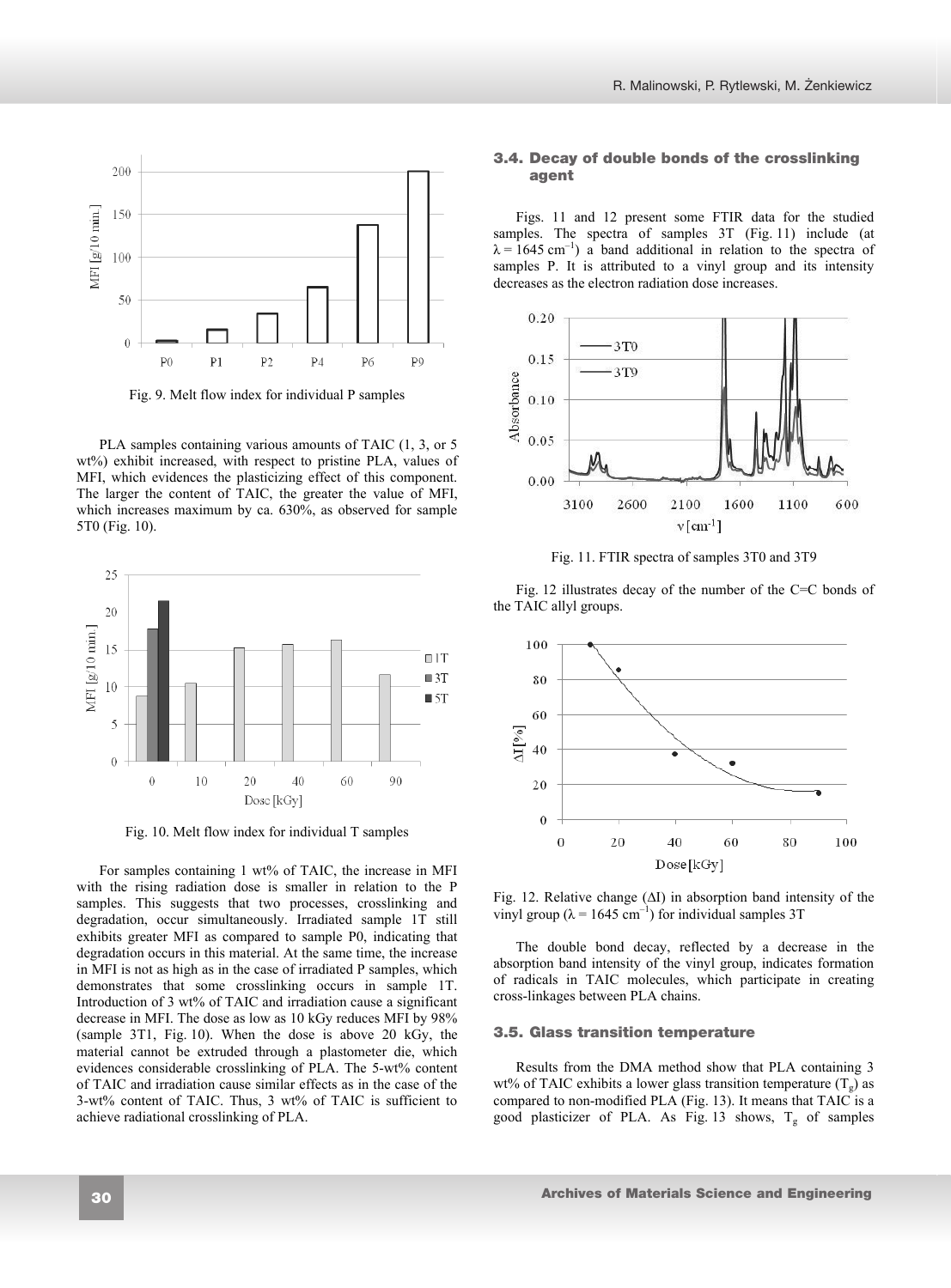containing TAIC increases with the rising radiation dose. The maximum value of  $T_g$  is already observed for the dose of 60 kGy. Larger doses do not practically affect that value.  $T_g$  of pristine PLA (samples P) slowly diminishes as the radiation dose increases, which confirms growing degradation of PLA.



Fig. 13. Glass transition temperatures  $(T<sub>g</sub>)$  for individual samples P and 3T

## **3.6. Water vapour permeability**  3.6. Water vapour permeability

Modification of PLA properties by irradiation is being used for practical applications. Products made of PLA containing TAIC and modified by irradiation exhibit improved functional qualities, e.g., superior barrier property (lower water vapour permeability) in relation to non-modified products. This is confirmed by the results of water vapour permeability measurements, presented in Fig. 14.



Fig. 14. Rates of water vapour transmission  $(P_V)$  through films made of modified PLA

As follows from the figure, water vapour permeability of the film produced from non-irradiated PLA and containing 3 wt% of TAIC is greater than that of the film made of original PLA. It may be associated with a plasticizing effect of TAIC introduction and, thus, easier diffusion of water molecules through the 3T0 film. The 3T1 film exhibits slightly greater permeability as well. Presumably, the plasticizing effect in this sample due to TAIC

prevails over the crosslinking effect due to irradiation. For doses above 10 kGy, the water vapour permeability gradually decreases because of growing crosslinking of PLA.

# **4. Conclusions**  4. Conclusions

- Polylactide (PLA) belongs to a group of the best recognised biodegradable polymers. New ways of manufacture and improvement of properties of PLA cause rapid lowering of price and better availability of this polymer. However, in spite of many beneficial properties, this plastic exhibits some disadvantages that preclude it from or limit its application in many areas. As a consequence, PLA properties have to be modified by physical and/or chemical methods.
- Crosslinking is one of these methods, which can especially be advantageous when PLA is meant to be applied in manufacture of rigid films designed for thermoforming or of products of increased thermal resistance, being used at elevated temperatures.
- Crosslinking of polylactide is a novel issue, which is evidenced by a small number of publications on this subject. The existing reports on the PLA crosslinking are fragmentary. This implicates necessity to perform suitable research and technological work.
- The electron radiation itself causes no crosslinking of PLA. Instead, degradation and worsening of both processing properties and functional qualities of the polymer occur.
- In order to crosslink PLA by the electron radiation, introduction of a crosslinking agent to the polymer is required. Such agent has to be a multifunctional, low molecular weight compound.
- Triallyl isocyanurate is one of the effective crosslinking agents. Introduction of this compound to PLA followed by treatment with the electron radiation yields plastic of improved physicochemical properties and functional qualities.

# **Acknowledgment**  Acknowledgements

This research project has been partially supported by European Union European Regional Development Fund, Contract No. POIG.01.03.01-00-018/08-01.

# **References**  References

- [1] http://www.chemiaibiznes.com.pl/artykuly/pokaz/43O\_kolej ne 15 mln ton mniej.htmlki (03.2011)
- [2] Z. Foltynowicz, P. Jakubiak, Polylactid acid biodegradable polymer obtained from vegetable resources, Polymers 47 (2002) 769-774 (in Polish).
- [3] J. Gołębiewski, E. Gibas, R. Malinowski, Selected biodegradable polymers - preparation, properties, applications, Polymers 53 (2008) 799-807 (in Polish).
- [4] A. Duda, S. Penczek, Polylactide [poly(lactic acid)]: synthesis, properties and applications, Polymers 48 (2003) 16-26 (in Polish).